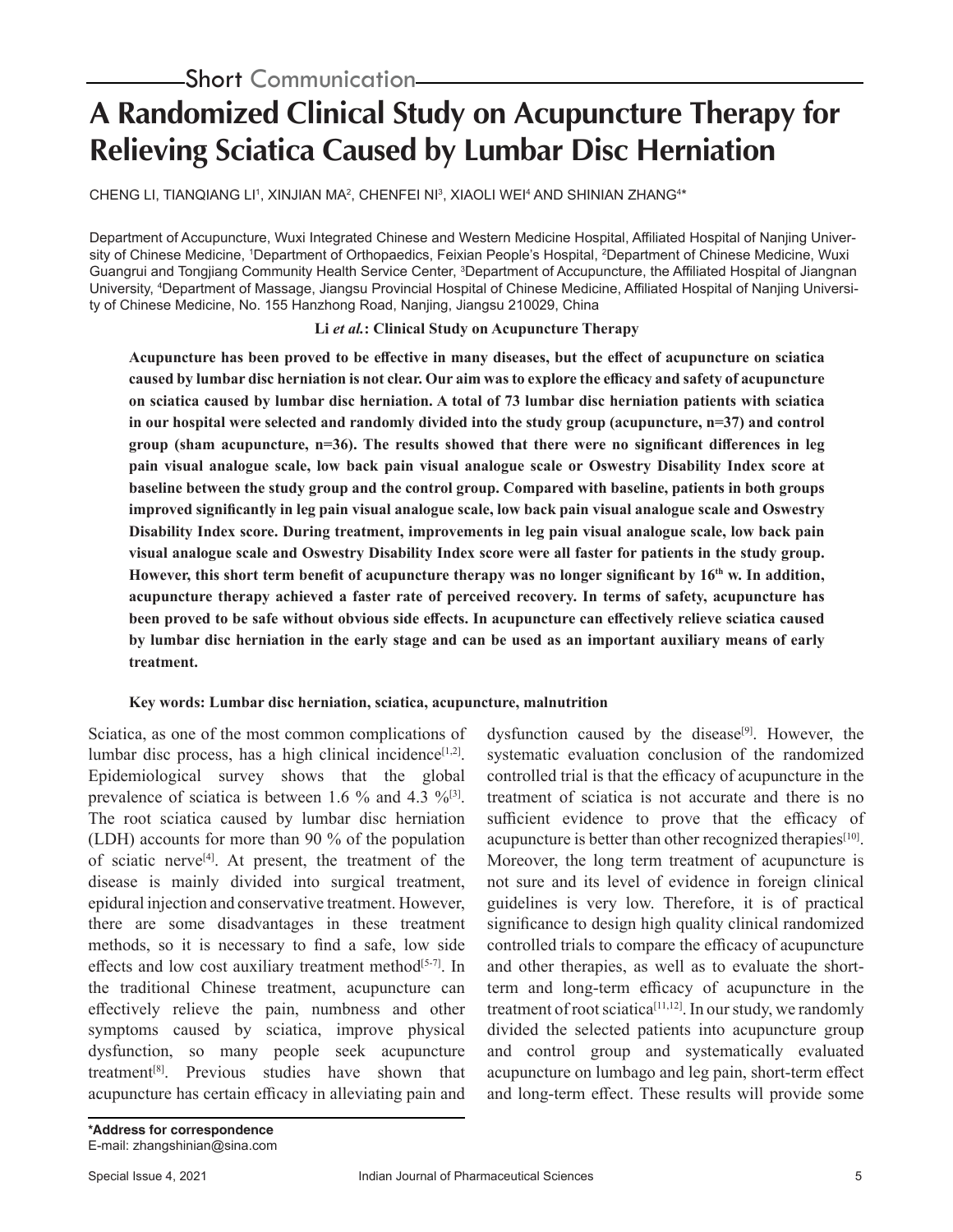guidance for acupuncture treatment of sciatica. A total of 73 lumbar disc herniation patients with sciatica in Jiangsu Provincial Hospital of Chinese Medicine from August 2017 to July 2019 were selected and randomly divided into the study group (acupuncture, n=37) and control group (sham acupuncture, n=36). The other treatments of the two groups were the same. Inclusion criteria-Patients with unilateral sciatica who meet the diagnostic criteria; the course of disease is  $\leq 12$  w; Age between 18 and 80 y; Volunteer to participate in the trial and sign the informed consent. Those who meet the above four items can be included in this study. Exclusion criteria-Patients requiring absolute surgical treatment: such as foot ptosis, cauda equina syndrome or severe lumbar disc herniation; After 3 mo of strict conservative treatment, the symptoms continued to worsen; Patients who have complicated with adhesion of nerve root, obvious atrophy of muscle, or positive straight leg elevation test of healthy leg; Patients with severe autoimmune diseases, heart, liver, kidney, hematopoietic system diseases or general malnutrition; Patients with cognitive impairment; Patients who have been treated with this protocol in the past 30 d. Where any one of the above is included. Study group-The patients took the prone position and used 75 % alcohol cotton ball to sterilize the operation site and then fixed the adhesive pad (in order to ensure the blind method, the acupuncture group placed the same fixed adhesive pad as the sham acupuncture group). Use acupuncture needle to directly prick "Dachangshu" 40 mm-70 mm, so that the patient will have a local feeling of acid swelling and it is better to radiate electric shock to the lower limbs once; lift the needle up to 2 mm after getting Qi; after getting gas from local acid swelling, carry out small scale and uniform lifting, insertion and twisting for three times. Keep the needle for 30 min. During the period, the needle should be done once every 10 min and 3 times in total ("large intestine Shu" cannot be done). Hold the sterilized cotton ball with the thumb index finger in one hand and gently press it on the acupuncture part, hold the needle in the other hand and slowly pull out the needle and press the pinhole for a while after the needle is pulled out to prevent bleeding. Control group-The acupoint selection and manipulation of the sham acupuncture group were the same as that of the acupuncture group, but the needle did not penetrate into the skin, only contacted the skin surface and the other matters were the same as that of the acupuncture group. In principle, after the last treatment every week, the patients self-rated the average value of visual analogue scale (VAS) as of lumbago and leg pain 24 h before the

treatment. The evaluator assisted the patient to mark a point on a simulated VAS with a length of 100 mm, which can best represent the intensity of their own pain. The scale starts from 0 mm, ends at 100 mm, 0 mm represents no pain, 100 mm represents the most pain and the middle part represents different degrees of pain. The distance between the point marked by the patient and 0 mm was used as the score of pain intensity. Oswestry Disability Index (ODI) is composed of 10 problems, such as pain intensity, self care level, lifting, walking, sitting, standing, sleeping, sexual life, social life and tourism. Each question includes 6 options, the first option is 0 and the later one is 1, 2, 3, 4 and 5. The highest score of each question is 5. Scoring method: actual score/highest possible score×100 %. For example, if all 10 questions are answered, 0di score=actual score/50×100 %; if one question is not answered, the highest possible score minus the highest score of the unfilled item, that is, 0di score=actual score/45×100 %. The higher the scale score, the more serious the patient's condition. This was dichotomized into satisfactory recovery (completely and much recovered) and unsatisfactory recovery (slightly recovered, no change, slightly worse, much worse and worse than ever). With implementation methods, we refer to previous research<sup>[13]</sup>. The data in this study were analyzed using Statistical package for the social sciences (SPSS) 17.0 statistical software. The proportional data were represented as (n, %) and were checked by chi square. Measurement data were expressed in the form of  $(x\pm s)$  and were analyzed by student T test.  $p<0.05$  meant the difference was significant. There were no significant differences in gender, age or BMI values between the study group and the control group ( $p$  $>$ 0.05). Besides, no difference was found in the smoking and drinking population between the two groups  $(p>0.05)$ , as shown in Table 1. The longest course of disease was 100 w and the shortest was 16 w in the study group, while the longest was 134 w and the shortest was 14 w in the control group. In addition, no difference was found in the location of LDH between the two groups  $(p>0.05)$ . Besides, there were no significant differences in leg pain VAS, low back pain VAS or ODI score at baseline between the study group and the control group  $(p>0.05)$ , as shown in Table 2. Compared with baseline, patients in both groups improved significantly in leg pain VAS, low back pain VAS and ODI score (p<0.05). Interestingly, during treatment, improvements in leg pain VAS, low back pain VAS and ODI score were all faster for patients in the study group. However, this short-term benefit of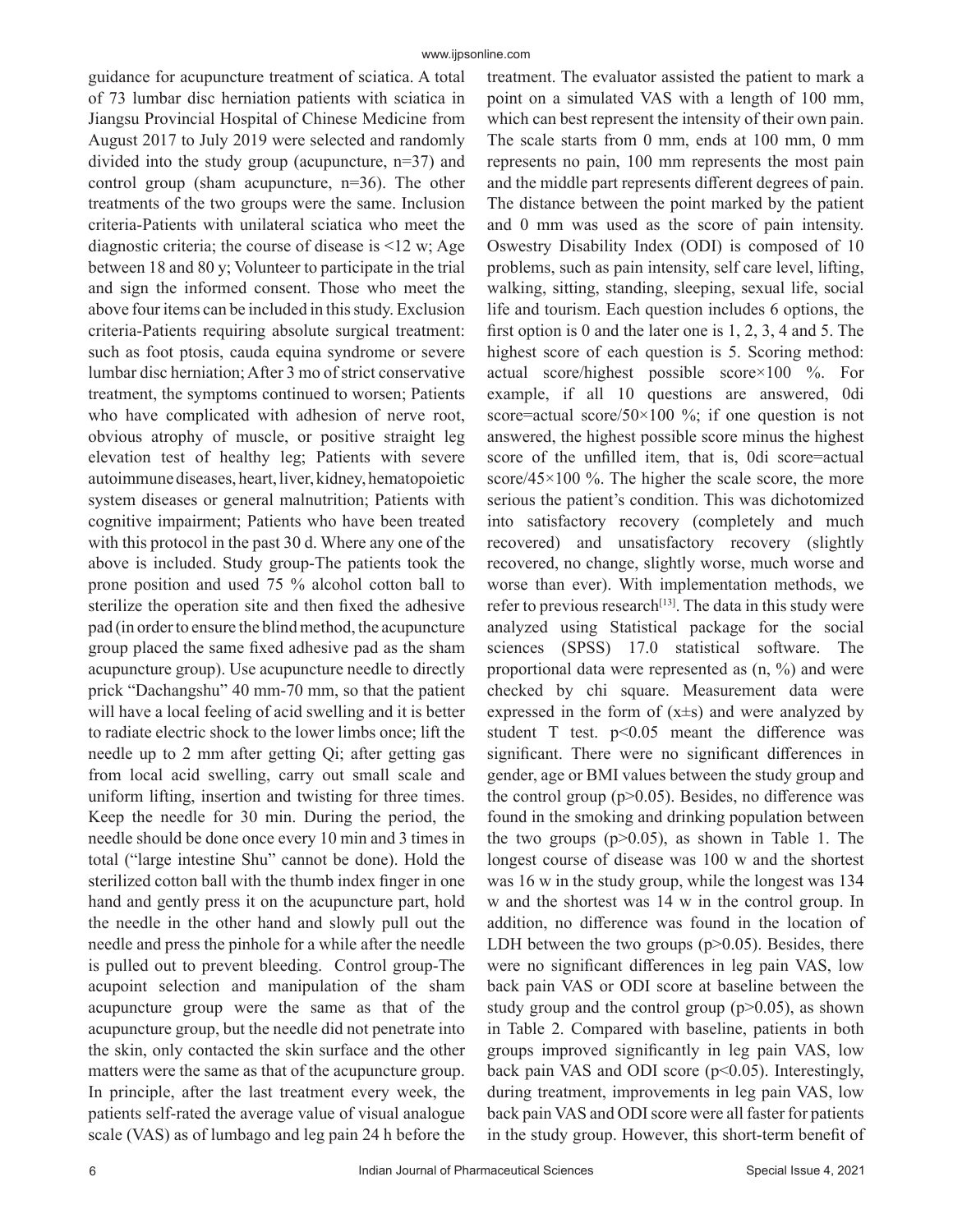acupuncture therapy was no longer significant by  $16<sup>th</sup>$ w, as shown in Table 3. The 7-point Likert scale of global perceived recovery was used to evaluate the global perceived effect. At  $4<sup>th</sup>$  w, acupuncture therapy achieved a faster rate of perceived recovery. By the end of follow-up  $(16<sup>th</sup> w)$ , however, patients in both two groups had experienced satisfactory recovery without a significant difference, as shown in Table 4. In the study group, there were 2 cases (5.4 %) with pinhole hemorrhage (mild) after acupuncture and 1 case (2.7 %) with acupuncture pain. No adverse events  $(0 \%)$ happened in the control group. There was no significant difference in the rate of adverse events between the two groups, as shown in Table 5. Sciatica is not a specific disease, but as a symptom in a variety of diseases, LDH is the main cause of sciatica<sup>[14]</sup>. There are many kinds of conservative treatment, such as traction and massage, which are commonly used in domestic clinical practice. However, many elderly patients with severe osteoporosis are not suitable for traction and massage. And these therapies are short-term effective, long-term effect is not accurate. At present, radicular sciatica is still the most effective way to treat the root sciatic nerve than surgery, but surgery has the risk of causing spinal instability, extensive epidural fibrosis, many elderly patients with more complications are not suitable for surgery and the cost of surgery is higher $[15-17]$ . Previous studies have showed that the mechanism of acupuncture analgesia involves the whole nervous system, including the central nervous system and its nucleus, peripheral nerve and its conduction system and is closely related to neurohumoral and mediators<sup>[9]</sup>. Neurotransmitters play an important role in the process of acupuncture analgesia, among which opioid peptide, 5-Light tryptamine, norepinephrine, acetylcholine and other neurotransmitters play a promoting role in acupuncture analgesia and anti opioids can block the analgesic effect of acupuncture; at the same time, acupuncture can also reduce inflammatory reaction, so as to play an analgesic role<sup>[14,15]</sup>. In our study, we used false acupuncture as a control method and special non piercing blunt head needle set. This kind of needle set has no obvious difference from the common needle set in appearance and it is simple to make, low in cost, easy to gain the trust of patients. The clinical cross test shows that the blunt needle has a good blind effect and can be used as a sham acupuncture control. The main symptom of sciatica is lower extremity radiation pain. According to the related research at home and abroad, the degree of leg pain is the main index to evaluate the severity of sciatica. Low back pain is another common symptom of chronic sciatica caused by lumbar disc herniation, so the degree of low back pain (visual analogue scale) is included in one of the secondary outcome indicators of the efficacy of this trial<sup>[18]</sup>. In this study, ODI questionnaire was used to evaluate the dysfunction. In general, if the ODI score is less than 34 %, it is considered that there is serious dysfunction<sup>[19]</sup>. Our results demonstrated that compared with baseline, patients in both groups improved significantly in leg pain VAS, low back pain VAS and ODI score. Interestingly, during treatment, improvements in leg pain visual analogue scale, low back pain VAS and ODI score were all faster for patients in the study group. However, this short-term benefit of acupuncture therapy was no longer significant by  $16<sup>th</sup>$  w. In addition, at w 4, acupuncture therapy achieved a faster rate of perceived recovery. In conclusion, acupuncture can effectively relieve sciatica caused by lumbar disc herniation in the early stage and can be used as an important auxiliary means of early treatment. However, the long-term effect is still uncertain, which needs to be further confirmed by increasing the sample size.

|  | <b>TABLE 1: COMPARISON OF GENERAL INFORMATION BETWEEN THE TWO GROUPS</b> |
|--|--------------------------------------------------------------------------|
|--|--------------------------------------------------------------------------|

|               | Study group (n=37) | Control group (n=36) | p     |
|---------------|--------------------|----------------------|-------|
| Gender        |                    |                      | 0.740 |
| Male $(\%)$   | 11 $(29.7%)$       | 12 $(33.3%)$         |       |
| Female (%)    | 26(70.3%)          | 24 (66.7 %)          |       |
| Age $(y)$     | $56.91 \pm 8.33$   | $57.28 \pm 9.74$     | 0.697 |
| BMI $(kg/m2)$ | $25.79 \pm 3.05$   | $26.01 \pm 3.99$     | 0.234 |
| Smoking       |                    |                      | 0.718 |
| Yes           | 6(16.2%)           | 7(19.4%)             |       |
| <b>No</b>     | 31 $(83.8%)$       | 29 (80.6 %)          |       |
| Drinking      |                    |                      | 0.818 |
| Yes           | 8(21.6%)           | 7(19.4%)             |       |
| No            | 29 (78.4 %)        | 29 (80.6 %)          |       |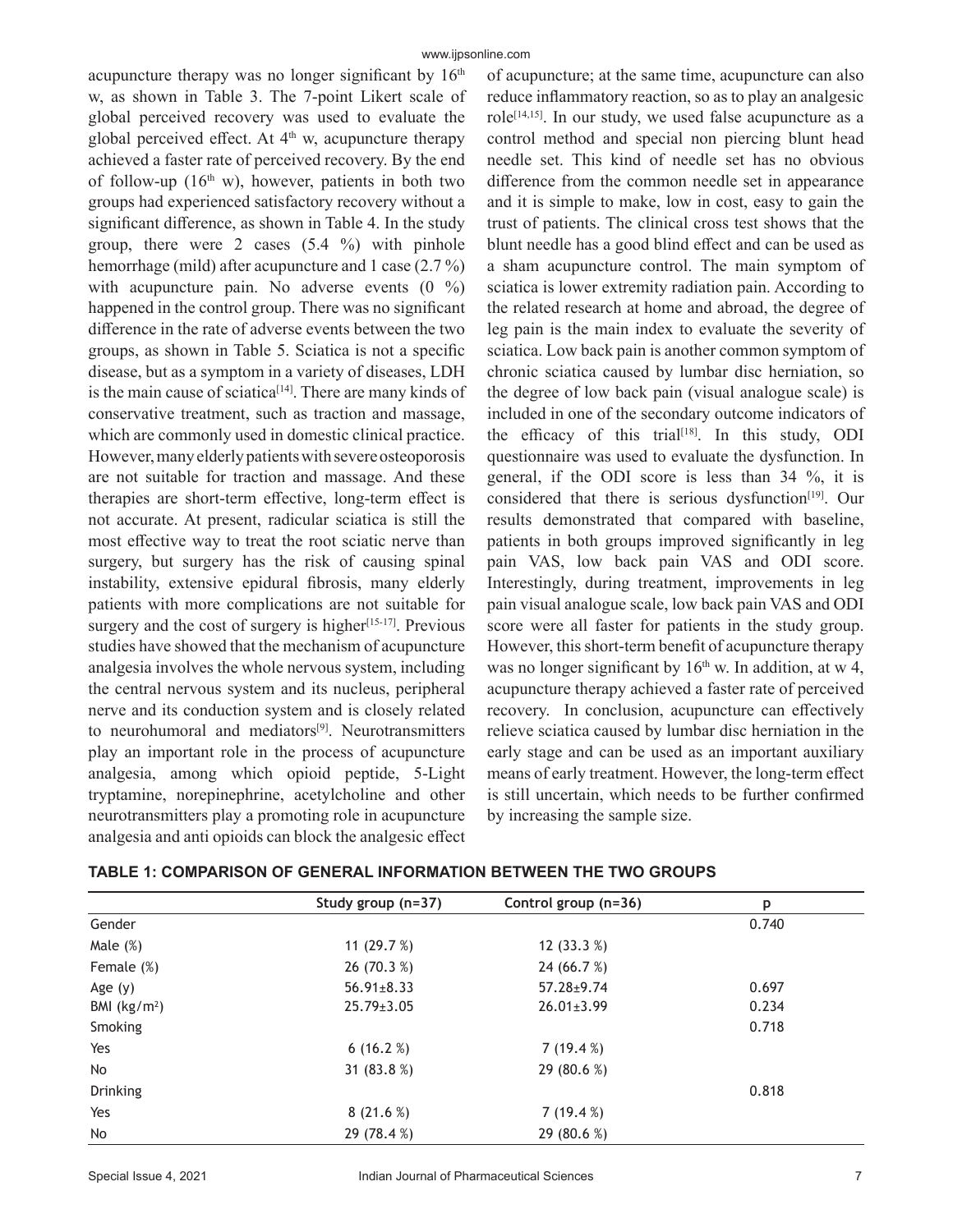# **TABLE 2: COMPARISON OF DISEASE RELATED INDEXES AT BASELINE BETWEEN THE TWO GROUPS**

|                                        | Study group (n=37) | Control group (n=36) | p     |
|----------------------------------------|--------------------|----------------------|-------|
| Course of disease (w)                  | 34 (26)            | 30(24)               | 0.845 |
| Location of LDH                        |                    |                      |       |
| $L_{3-4}$                              |                    |                      | 0.278 |
| Yes                                    | 18                 | 13                   |       |
| No                                     | 19                 | 23                   |       |
| $L_{4.5}$                              |                    |                      | 0.944 |
| Yes                                    | 27                 | 26                   |       |
| No                                     | 10                 | 10                   |       |
| $L_{5} - S_{1}$                        |                    |                      | 0.118 |
| Yes                                    | 25                 | 30                   |       |
| <b>No</b>                              | 12                 | 6                    |       |
| Leg pain visual analogue scale         | $61.35 \pm 15.23$  | $60.87 \pm 16.01$    | 0.682 |
| Low back pain visual analogue<br>scale | 56.34±21.34        | 57.10±20.99          | 0.972 |
| Oswestry Disability Index<br>score     | $44.22 \pm 15.82$  | 43.78±17.92          | 0.735 |

## **TABLE 3: COMPARISON OF THE LEG PAIN AND LOW BACK PAIN VAS AND ODI SCORE BETWEEN THE TWO GROUPS**

|                   | Study group $(n=37)$ | Control group (n=36)          | p     |
|-------------------|----------------------|-------------------------------|-------|
| Leg pain VAS      |                      |                               |       |
| 1 <sup>st</sup> w | $48.39 \pm 12.35^*$  | $51.56 \pm 13.24*$            | 0.233 |
| $2nd$ w           | $41.79 \pm 9.66$ *   | $48.28 \pm 10.12^*$           | 0.057 |
| $3rd$ W           | $36.67 \pm 7.47$ *   | $43.23 \pm 9.01^*$            | 0.041 |
| $4th$ W           | $30.12{\pm}4.23*$    | $40.89 \pm 6.22$ *            | 0.023 |
| $16th$ W          | $29.45 \pm 5.23*$    | $30.34 \pm 7.82$ <sup>*</sup> | 0.434 |
| Low back pain VAS |                      |                               |       |
| 1 <sup>st</sup> w | $44.18 \pm 14.12$ *  | $49.78 \pm 15.82$ *           | 0.324 |
| $2nd$ W           | $34.23 \pm 12.23$ *  | $43.73 \pm 14.07$ *           | 0.044 |
| $3rd$ W           | $31.28 \pm 9.87$ *   | $40.32 \pm 10.76$ *           | 0.039 |
| $4th$ W           | $27.33 \pm 7.32^*$   | $37.19 \pm 8.99*$             | 0.022 |
| $16th$ W          | $25.68 \pm 8.22*$    | $27.11 \pm 9.82$ *            | 0.730 |
| ODI score         |                      |                               |       |
| $4th$ W           | $30.16 \pm 9.23$ *   | $35.72 \pm 10.02^*$           | 0.046 |
| $16th$ W          | 28.64±9.78*          | $29.23 \pm 8.99*$             | 0.642 |

Note: Compared with baseline, \*p<0.05

# **TABLE 4: COMPARISON OF PATIENTS' SATISFACTORY RECOVERY BETWEEN THE TWO GROUPS**

|                         | Study group (n=37) | Control group (n=36) | D     |
|-------------------------|--------------------|----------------------|-------|
| $4th$ W                 |                    |                      | 0.000 |
| Satisfactory recovery   | 26                 | 10                   |       |
| Unsatisfactory recovery | 11                 | 26                   |       |
| $16^{\text{th}}$ W      |                    |                      | 0.530 |
| Satisfactory recovery   | 30                 | 27                   |       |
| Unsatisfactory recovery |                    | q                    |       |

## **TABLE 5: COMPARISON OF SAFETY BETWEEN THE TWO GROUPS**

|                      | Study group (n=37) | Control group (n=36) |        |
|----------------------|--------------------|----------------------|--------|
| Bleeding             |                    |                      | 0.1572 |
| Yes                  |                    |                      |        |
| <b>No</b>            | 35                 | 36                   |        |
| Other adverse events |                    |                      | 0.321  |
| Yes                  |                    |                      |        |
| <b>No</b>            | 36                 | 36                   |        |